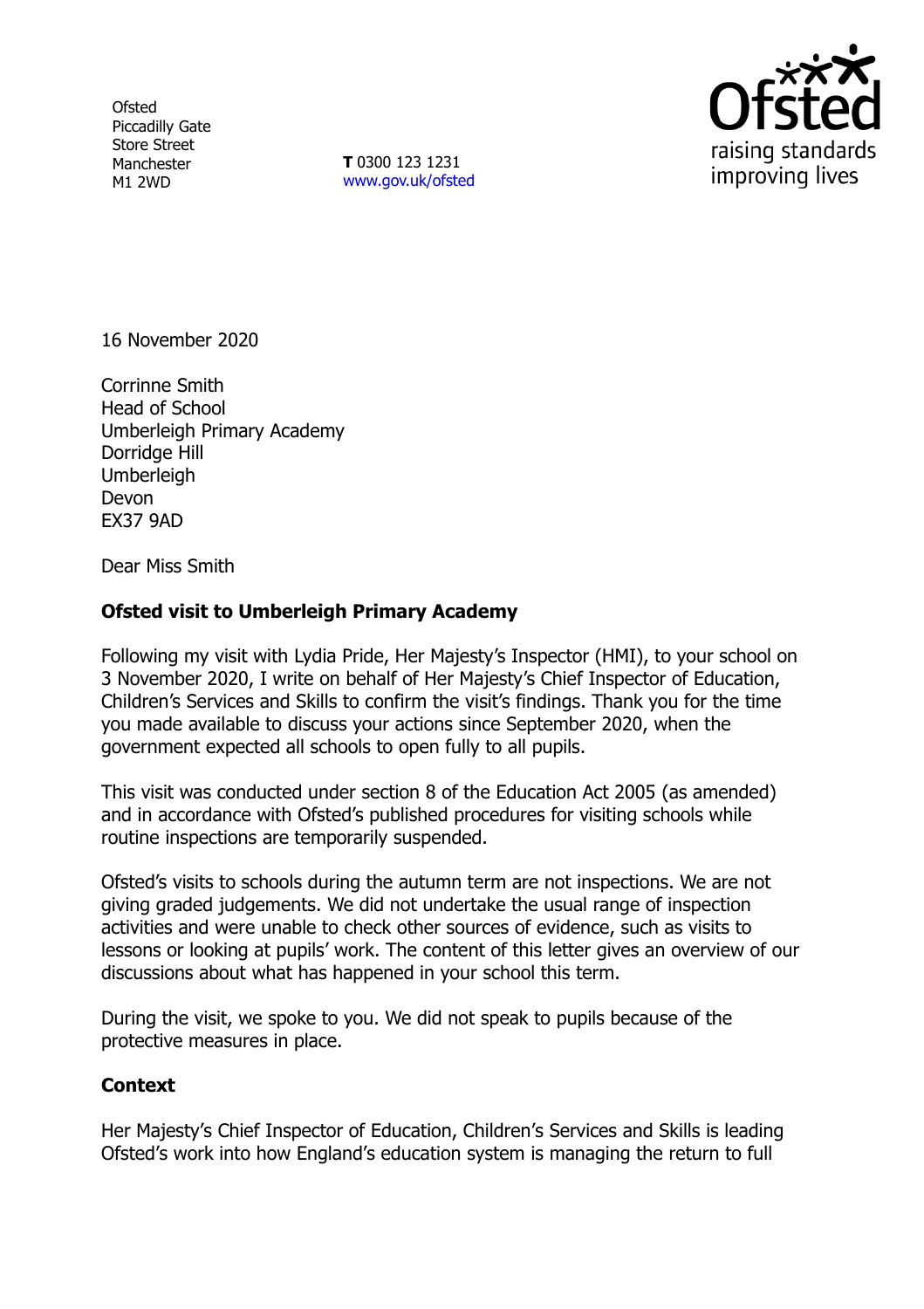

education for pupils, following an extended break in formal schooling due to the COVID-19 (coronavirus) pandemic.

In undertaking this focused work, HMI are visiting a broad range of schools. HMI will visit a sample of:

- approximately 1,200 schools across all Ofsted grades (outstanding, good, requires improvement and inadequate)
- maintained schools, academies and free schools, special schools and centres of alternative provision, including those in cities, and coastal, town or rural communities.

The information from this visit will feed into Ofsted's national reporting so that the insights can be shared with the government and the education sector. We did not find any significant concerns during the visit. In such a case, an inspection report would be published on our website and available to parents and carers.

We did not consider your response to COVID-19 during the spring and summer terms 2020.

## **From this visit, inspectors noted that:**

- The school reopened to all pupils on 15 June 2020. You reopened after the summer break on 7 September 2020. All pupils are attending full time.
- Pupils' attendance is below what is typical for this time of year. You have communicated attendance expectations to parents. You have put in place arrangements to support pupils' return to school.
- **Pupils are studying their usual range of curriculum subjects. You have made** some changes to the teaching of music so that pupils can practise safely.
- In reading, you have assessed what pupils know and can remember. You can see some gaps in how pupils use inference and deduction since they have returned to school. You have adjusted guided reading sessions accordingly.
- Your assessment of phonics in Year 1 pupils indicates that they have forgotten some sounds and how to use them. You have allocated extra time and additional staffing so that you can revisit the gaps in phonics knowledge.
- $\blacksquare$  In mathematics, you have checked what pupils have remembered now they are back in class. You have organised the curriculum to include more opportunities for pupils to learn about measurement.
- You have identified gaps in pupils' knowledge of science. You have restructured the curriculum plan so that the science specialist now teaches across the school. You have also included opportunities for pupils to learn more about science through topic work.